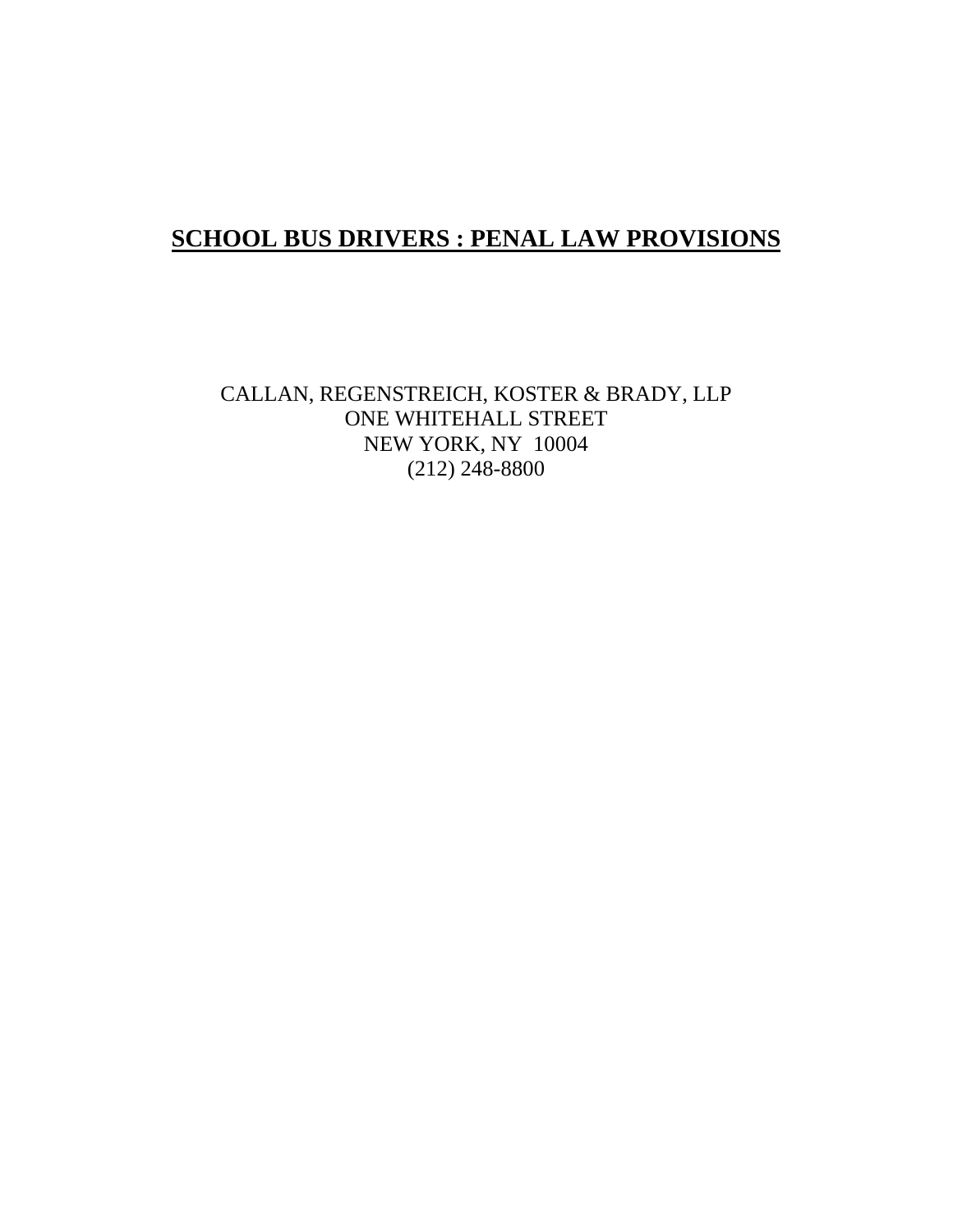The New York courts have held that a school bus company acts "*in loco parentis*" (in the place of the parent) and must exercise that degree of care that a parent would reasonably provide to children on the bus. At the same time the law places the responsibility for the safety of the child on the bus operator, the law also imposes limitations on how the authority can and should be exercised. The restrictions are contained in New York's Penal Law.

"Disorderly Conduct." A person is guilty of disorderly conduct when, with intent to cause public inconvenience, annoyance or alarm or recklessly creating a risk, he engages in fighting or in violent or threatening behavior or, in a public place, uses abusive or obscene language or makes an obscene gesture. The section concludes with a "catch all" provision. A person is guilty of disorderly conduct if he creates a "hazardous or physically offensive" condition that serves no legitimate purpose.. The sentence for a Class B misdemeanor may include imprisonment, which shall not exceed three months and/or a fine or probation.

"Harassment in the Second Degree." This section is violated if a person strikes, shoves, kicks or otherwise subjects another person to physical conduct or threatens to do the same.

 The disorderly conduct and harassment provisions are usually applied in situations in which a person comes into contact with another individual in a belligerent or threatening manner.

"Assault in the Third Degree." A person is guilty of assault in the third degree if he causes physical injury to another person, recklessly causes physical injury to another person or, with criminal negligence, causes physical injury by means of a deadly weapon or a dangerous instrument. The requirement that there be physical injury is not a difficult requirement to meet. Physical injury is statutorily defined as "impairment of physical condition or substantial pain." Impairment of physical condition can be caused by a mark on the body. Also note that the alternative to impairment of physical condition is substantial pain. This is a subjective determination. It is not a difficult requirement to meet.

 You should also know that the use of the term "dangerous instrument" contained in the statute does not mean what one generally thinks of as a dangerous instrument, such as a gun or a knife. A dangerous instrument can include such everyday items as a pen, a book, a set of keys, a shoe, a car or any other item that is used in a threatening or provocative way.

"Assault in the Second Degree." A person is guilty of this assault when, with intent to cause serious physical injury to another person, he causes such injury. Assault in the third degree only requires physical injury while assault in the second degree